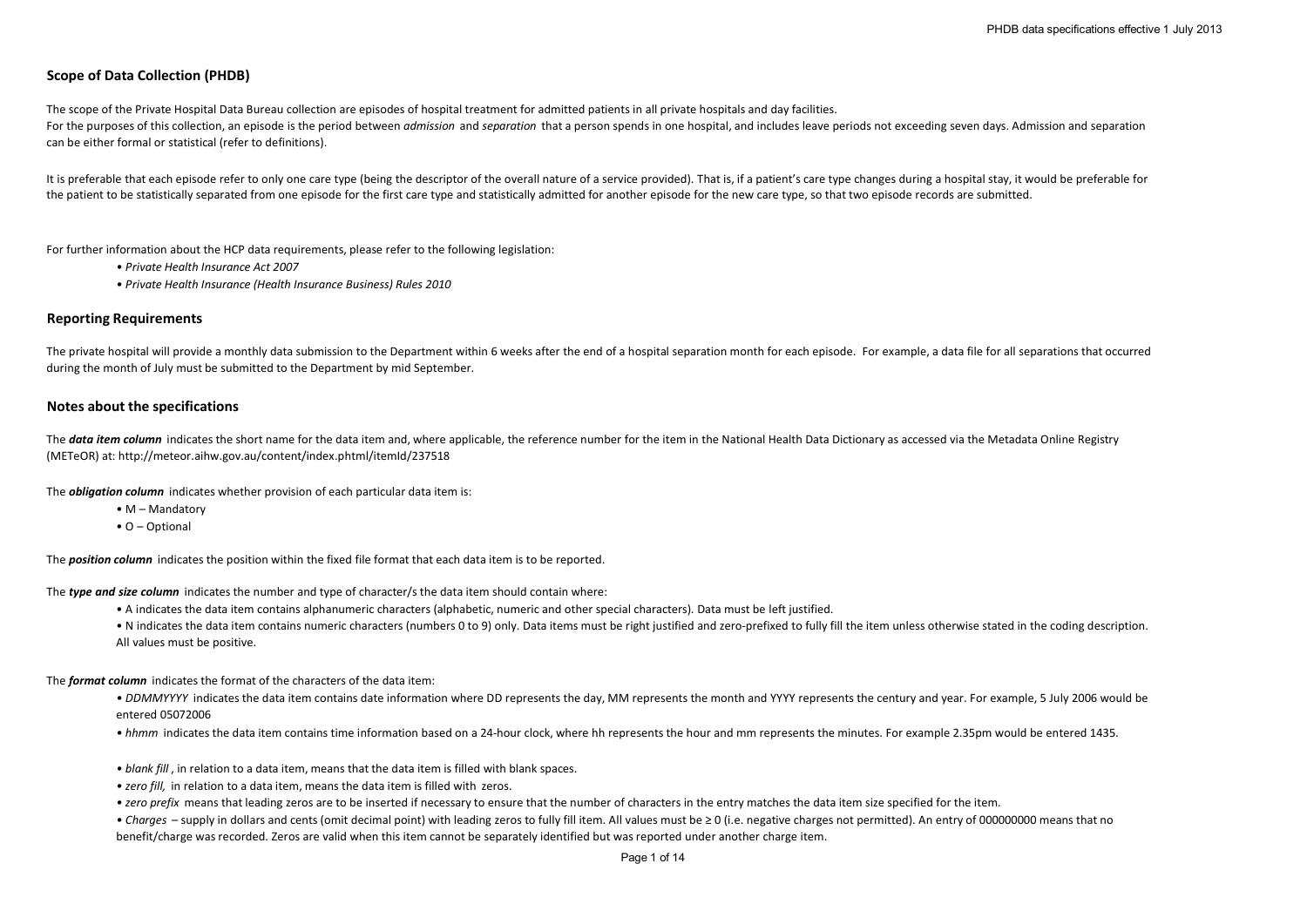The *repetition column* indicates the number of times the data item is repeated within the data file.

The **coding description column** provides the definition for the data item, valid values and any additional information to clarify what data should be reported and how. If a METeOR reference is indicated in the data item column, refer to the National Health Data Dictionary for definition and collection methods.

The *edit rules column* outlines the edit checks the Department will run the data through using the Check-It software. These are split into critical errors where data will be rejected and warnings where data will be identified.

The *error codes column* indicates the error code attributed to each of the edit checks.

### **Definitions/acronyms**

**ACHI** means the Australian Classification of Health Interventions.

*ADA* means the Australian Dental Association.

*CCU* means the coronary care unit of a hospital.

*DRG* means the Australian Refined Diagnosis Related Group.

*episode* means the period of admitted patient care between a formal or statistical **admission** and a formal or statistical **separation**, characterised by only one care type.

*formal admission* , in relation to a person, means the administrative process used by a hospital to record the commencement of accommodation, care or treatment of the person.

*formal separation* , in relation to a person, means the administrative process used by a hospital to record the cessation of accommodation, care or treatment of the person.

**HDU** means the high dependency unit of a hospital.

*Hospital* means a facility for which there is in force a Ministerial declaration that the facility is hospital under subsection 121-5(6) of the *Private Health Insurance Act 2007* .

Hospital treatment is treatment (including the provision of goods and services) provided to a person with the intention to manage a disease, injury or condition, either at a hospital or with direct involvement of the hospital, by either a person who is authorised by a hospital to provide the treatment or under the management or control of such a person (subsection 121-5, *Private Health Insurance Act 2007* ).

Exclusions to hospital treatment (eg treatment provided in an emergency department of a hospital) are specified in the Private Health Insurance (Health Insurance Business) Rules 2010, Part 3, Rule 8. Inclusions to hospital treatment (eg some Chronic Disease Management Programs not involving prevention) are specified in the Private Health Insurance (Health Insurance Business) Rules 2010, Part 3. Hospital-in-the-home means the provision of care to hospital admitted patients in their place of residence as a substitute for hospital accommodation. Place of residence may be permanent or temporary (METeOR glossary item ID: 327308).

*Hospital-in-the-home care days* means the total number of days between HiTH commencement date and HiTH completion date. ICD-10-AM means 'The International Statistical Classification of Diseases and Related Health Problems, 10th revision, Australian Modification, published by the National Centre for Classification in Health (Australia).

*ICU* means the intensive care unit of a hospital.

*insurer* means a private health insurer.

*MBS* means the Medicare Benefits Schedule, comprising:

(a) the Health Insurance (Diagnostic Imaging Services Table) Regulations 2005; and

(b) the Health Insurance (General Medical Services Table) Regulations 2005; and

(c) the Health Insurance (Pathology Services Table) Regulations 2005;

as in force from time to time, or any Regulations made in substitution for those Regulations.

*METeOR* (metadata online registry) for national data standards.

*mIscellaneous service code* means any miscellaneous hospital-specific or insurer-specific non-MBS billing code.

*NHDD* means the (most current version of the) 'National Health Data Dictionary'.

*NICU* means the neonatal intensive care unit of a hospital.

*overnight-stay patient* means a person who is admitted to and separates from a hospital on different dates.

*PHIAC means* Private Health Insurance Administration Council

*PICU* means the paediatric intensive care unit of a hospital.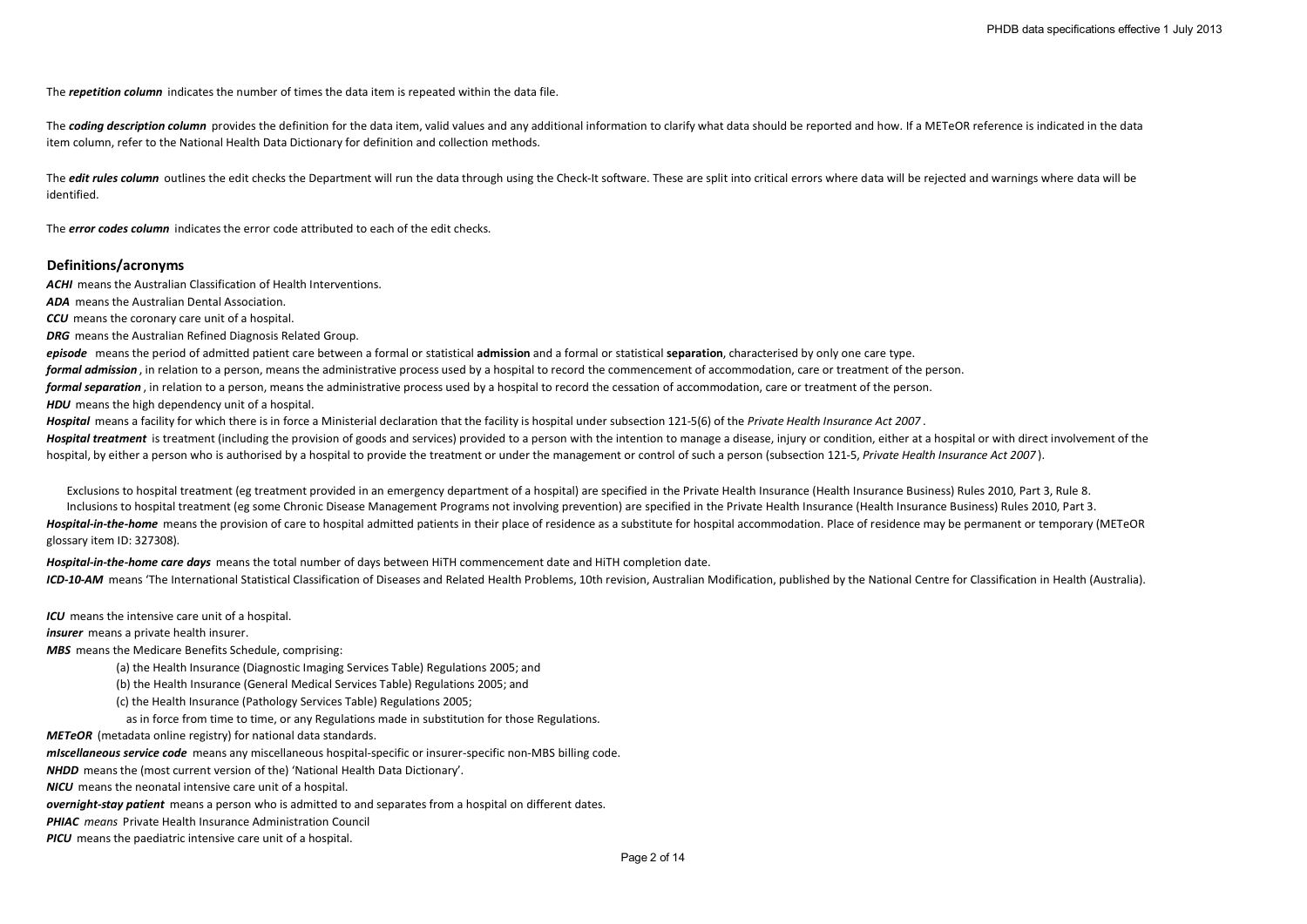procedure means clinical intervention that is surgical in nature, carries a procedural risk, carries an anaesthetic risk, requires specialised training, and/or requires special facilities or equipment only available in an acute care setting

same day patient means a person who is admitted to and separates from a hospital on the same date.

**SCN** means the special care nursery of a hospital.

statistical admission, in relation to a person, means the administrative process used by a hospital to record the commencement of a new episode of care that provides the person with a new care type during a single hospital stay.

statistical separation, in relation to a person, means the administrative process used by a hospital to record the cessation of an episode of care of the person during a single hospital stay.

## **Guide for Use**

*Accommodation charges/benefits* - refer to private, shared or high dependency accommodation for any Accommodation Type (i.e. advanced surgical, surgical, medical, rehabilitation, obstetrics, and psychiatry). All hospital episodes must have a charge/benefit component relating to accommodation, unless it was bundled, or the hospital billed a procedure-only fee. Therefore, cases such as chemotherapy should either have a charge/benefit component in "bundled" or "accommodation" or "theatre". They should not be reported as "other".

*Bundled charges/benefits* - refer to an aggregate of 2 or more charges billed by the hospital/paid by the insurer, such as case payments by DRG or MBS.

*CCU charges, benefits, days and hours* - exclude ICU, SCN, NICU, PICU and HDU in calculations.

*Hospital-in-the-home (HITH)* **–** Episodes which include HITH services should be reported in a manner consistent with claiming practice. For example,

(a) HITH services which are part of an admitted psychiatric program and are claimed as a single same day service must be reported as single same day episode. This includes psychiatric patients that remain in an admitted HITH program over extended periods of time.

(b) If hospital claims are submitted to insurers at the conclusion of the admitted psychiatric HITH program, then one episode must be reported spanning the length of the program.

*ICU charges, benefits, days and hours* - include NICU and PICU; exclude SCN, CCU or HDU in calculations.

*Infant weight neonate* **-** For live births (http://meteor.aihw.gov.au/content/pop/index.phtml/itemId/265594), birth weight (http://meteor.aihw.gov.au/content/pop/index.phtml/itemId/265625) should preferably be measured within the first hour of life before significant postnatal weight loss has occurred. While statistical tabulations include 500 g groupings for birth weight, weights should not be recorded in those groupings. The actual weight should be recorded to the degree of accuracy to which it is measured. In perinatal collections the birth weight is to be provided for live born and stillborn babies.

*Minutes in Theatre* - from the time the patient entered the operating theatre or procedure room until the time the patient left the operating theatre or procedure room. For example, coronary angiography/angioplasty, lithotripsy and ECT must have minutes of operating theatre time reported, even though they are performed in a procedure room rather than a theatre.

Other charges/benefits – refer to services which cannot be categorised as accommodation, theatre, labour, ICU, pharmacy, prosthesis, bundled, SCN, CCU or HITH. It excludes ex-gratia charges, television, phone calls, extra meals, FED, reversals or journal adjustments.

Palliative care status and days - calculations to include care provided in: a palliative care unit; a designated palliative care program; or under the principal clinical management of a palliative care physician or in the opinion of the treating doctor, when the principal clinical intent of care is palliation.

Principal MBS item - select on the basis of: (a) the patient's first visit to a theatre or procedure room/coronary angiography suite; and (b) the MBS with the highest benefit amount. The principal MBS item relates to theatre or procedure room/angiography suite, and not to the medical item billed by the doctor. It may not necessarily correlate to the Principal Procedure Code. For example, renal dialysis, coronary angiography/ angioplasty, same-day chemotherapy, lithotripsy, ECT and sleep studies must have an MBS item number reported, even though they are procedure room rather than theatre. Where possible, any services that do not have a valid MBS item should be reported in the Miscellaneous Service Code item (item 53).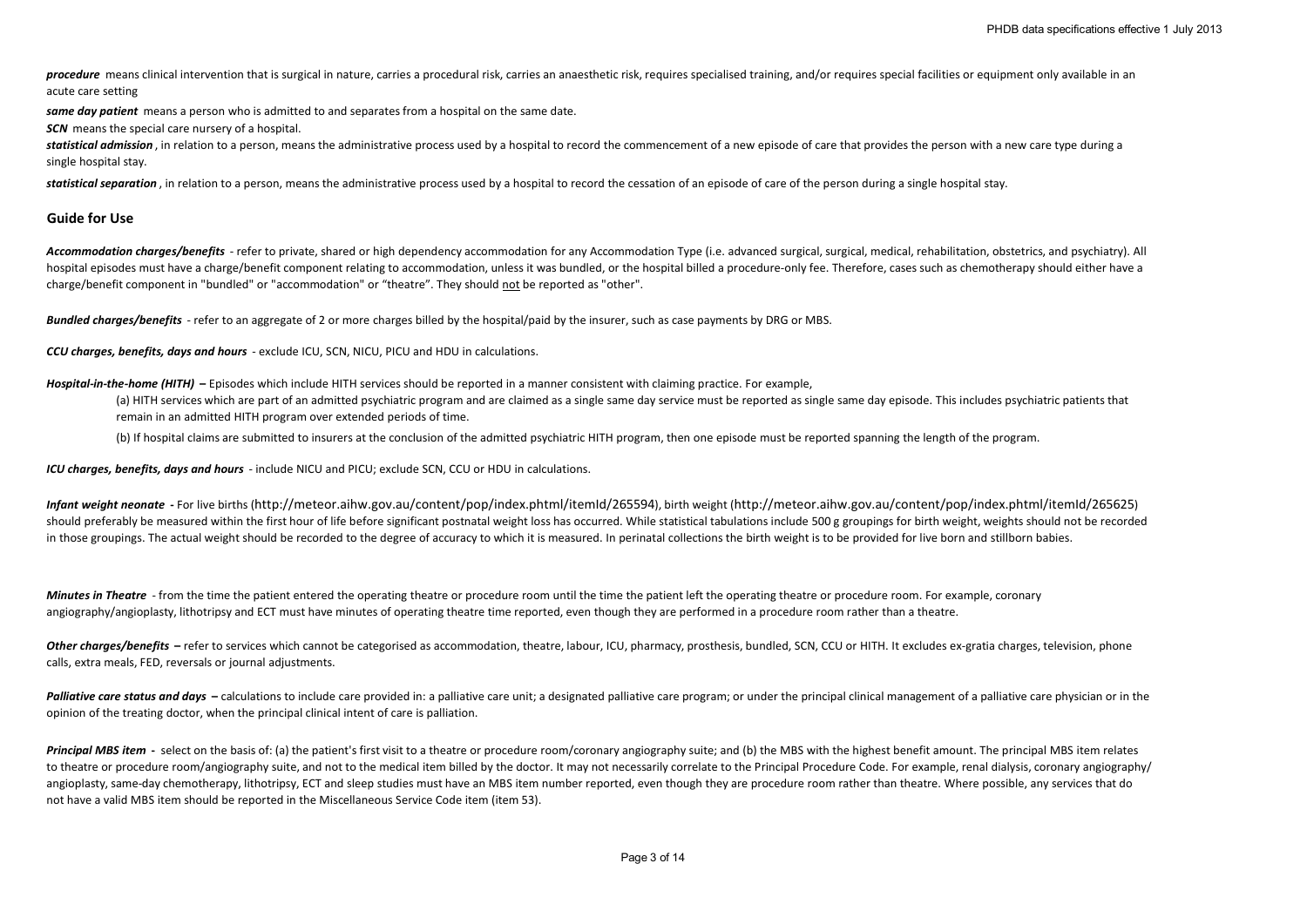Principal Item Date – The date on which the principal MBS item is carried out. If there is no principal MBS item, then the date that the first Miscellaneous Service Code item was carried out may optionally be entered.

**Qualified days for newborns** - The number of qualified days is calculated with reference to the date of admission, date of separation and any other date(s) of change of qualification status: the date of admission is counted if the patient was qualified at the end of the day; the date of change to qualification status is counted if the patient was qualified at the end of the day; the date of separation is not counted, even if the patient was qualified on that day. The normal rules for calculations of patient days apply. To determine if newborn days are qualified days, see the METeOR definition for Newborn Qualification Status (Metadata glossary item 327254).

*SCN charges, benefits, days and hours* - exclude NICU, ICU, CCU, PICU and HDU in calculations.

Secondary MBS item -- The secondary MBS items relate to theatre, and not to the medical item billed by the doctor. It may not always correlate to the Procedure Codes (ICD-10-AM). Where possible, any services that do not have a valid MBS item should be reported in the Miscellaneous Service Code item (item 53).

*Theatre charges/benefits* – refer to a theatre/procedure room/ angiography suite. This applies to theatre charges, benefits and minutes in theatre

*Re-admission within 28 days* – Planned re-admission refers to planned re-admission within 28 days from this or another hospital. Note: do not include transfers from another hospital as re-admissions.

### **Data Quality**

*Error Codes*

• W (represents a warning where an edit rule has been identified) – the record will be accepted and private hospitals notified

• E (represents an error where an edit rule has failed) – the record will be rejected and private hospitals notified

# **Further information**

For further information about the PHDB requirements, please see the following websites:

General information about the data collection, health insurer codes, reports and software

### www.health.gov.au/casemix

List of Hospital provider numbers

To request a list of hospital provider numbers please email: declarations@health.gov.au

Metadata and health dictionary specifications

http://meteor.aihw.gov.au/content/index.phtml/itemId/181162

Commonwealth Prosthesis list

http://www.health.gov.au/internet/main/publishing.nsf/Content/health-privatehealth-prostheseslist.htm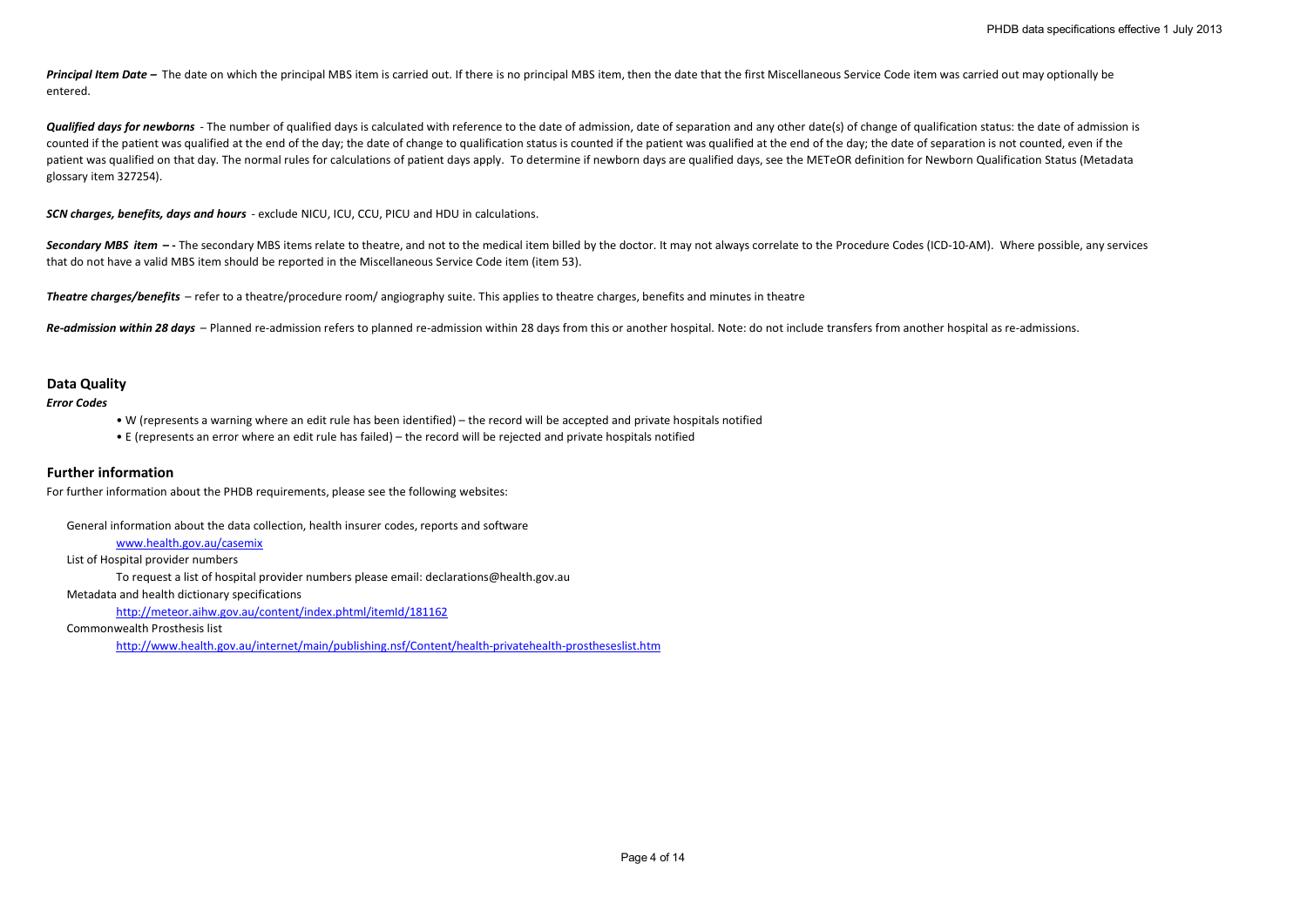| <b>Item No</b> | Data Item                  | Obligation              |                 | Position Type & Size | Format          | <b>Comments</b>                                                                                  | <b>Edit Rules</b>                                                          | Error Code/s     |
|----------------|----------------------------|-------------------------|-----------------|----------------------|-----------------|--------------------------------------------------------------------------------------------------|----------------------------------------------------------------------------|------------------|
|                | <b>Provider Number</b>     | <b>IM</b>               | $1 - 8$         | A(8)                 | <b>NNNNNNNA</b> | Provider number (valid 8 character<br>Commonwealth provider number<br>(include leading zeros)    | Reject the file if not a valid 8 character<br>Commonwealth provider number | HE01             |
|                | 2 Fund/Group<br>Identifier | ΙM                      | $9 - 11$        | A(3)                 |                 | <b>Blank fill</b>                                                                                |                                                                            |                  |
|                | 3 Disk Reference<br>number | ΙM                      | $12 - 19$       | A(8)                 |                 | Number identifies the disk ID                                                                    |                                                                            |                  |
|                | 4 Date Prepared            | M                       | 20-27           | A(8)                 | <b>DDMMYYYY</b> | The date the PHDB data was<br>prepared by the hospital                                           |                                                                            |                  |
|                | 5 Number of records M      |                         | 28-31           | N(4)                 |                 | The number of episodes on the file                                                               | Reject the file if mismatch on Episode<br>record count                     | HE05             |
|                | 6 Test Flag                | M                       | $\overline{32}$ | A(1)                 |                 | T=Test, P=Production                                                                             |                                                                            |                  |
|                | 7 Resubmitted Disk M       |                         | $\overline{33}$ | A(1)                 |                 | Indicates if the disk is being<br>resubmitted Y/N                                                |                                                                            |                  |
|                | 8 Period From              | ΙM                      | $34 - 41$       | A(8)                 | <b>DDMMYYYY</b> | Period starting (separation month)                                                               | Reject the file if not in format<br><b>DDMMYYYY</b>                        | HE <sub>08</sub> |
|                | 9 Period to                | ΙM                      | 42-49           | A(8)                 | <b>DDMMYYYY</b> | Period ending (separation month)                                                                 | Reject the file if not in format<br><b>DDMMYYYY</b>                        | <b>HE09</b>      |
|                | 10 HCP Version             | M                       | 50-53           | N(4)                 |                 | HCP version 0900                                                                                 |                                                                            |                  |
|                | 11 ICD Version             | $\overline{\mathsf{M}}$ | 54-57           | N(4)                 |                 | ICD Version - 10.3=1003,<br>10.4=1004, 10.5=1005, 10.6=1006,<br>$10.7 = 1007$ ,<br>$10.8 = 1008$ |                                                                            |                  |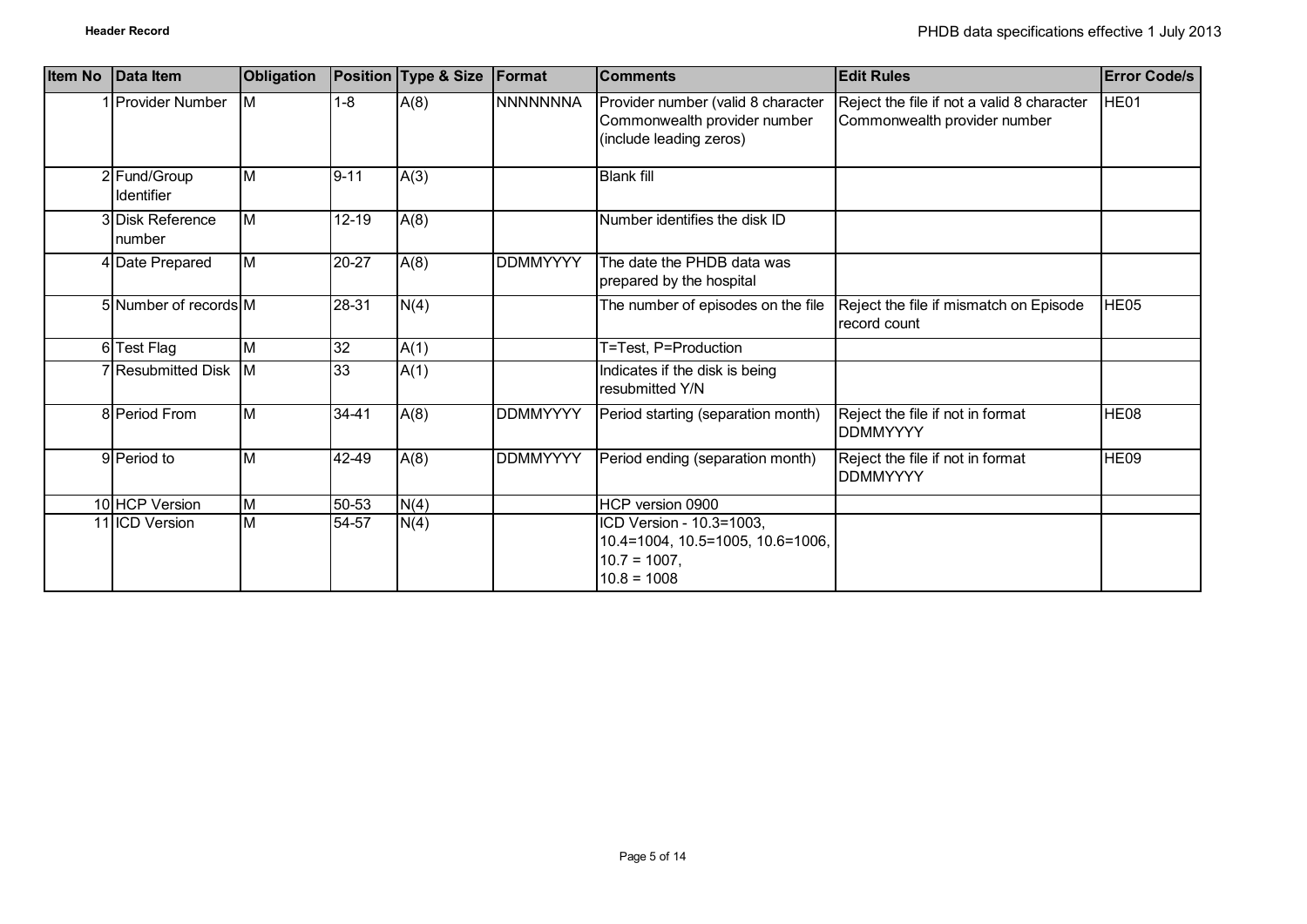|                | No Data Item                            | <b>METeOR</b><br>identifier | <b>ECLIPSE</b><br>identifier | Obligation | <b>Start</b>    | Position Position Type &<br>End | size  | Format                       | Repetition Coding description                                                                                                                                                                                                                                                                                                                                                              | <b>Edit Rules</b>                                                                                                               | Error<br>code/s  |
|----------------|-----------------------------------------|-----------------------------|------------------------------|------------|-----------------|---------------------------------|-------|------------------------------|--------------------------------------------------------------------------------------------------------------------------------------------------------------------------------------------------------------------------------------------------------------------------------------------------------------------------------------------------------------------------------------------|---------------------------------------------------------------------------------------------------------------------------------|------------------|
|                | <b>Insurer Membership</b><br>Identifier |                             |                              | м          |                 | 15                              | A(15) | <b>Blank fill</b>            |                                                                                                                                                                                                                                                                                                                                                                                            |                                                                                                                                 |                  |
| $\overline{2}$ | Payer identifier                        |                             |                              | м          | 16              | 18                              | A(3)  |                              | An indicator of the way in which the episode was funded:<br>IH = Insured with agreement with hospital<br>IN = Insured with no agreement with hospital<br>$SI = Self$ Insured<br>WC = Workers Compensation<br>$TP = Third Party$<br>CP = Contracted to Public Sector<br>DV = Department of Veteran's Affairs patient<br>DE = Department of Defence patient<br>$SE = Seaman$<br>$OT = Other$ | Reject record if not a valid code                                                                                               | E002             |
| $\frac{3}{4}$  | Episode Identifier                      |                             |                              | м          | 19              | 33                              | A(15) |                              | Unique episode identifier of an episode of care.                                                                                                                                                                                                                                                                                                                                           | Reject record if blank                                                                                                          | E003             |
|                | Family Name                             | 286953                      |                              | M          | $\overline{34}$ | 61                              | A(28) | <b>Blank fill</b>            | That part of a name a person usually has in common with some<br>other members of his/her family, as distinguished from his/her given<br>names, as represented by text.                                                                                                                                                                                                                     |                                                                                                                                 |                  |
| 5              | Given Name                              | 287035                      |                              | М          | 62              | 81                              | A(20) | <b>Blank fill</b>            | The person's identifying name within the family group or by which<br>the person is socially identified, as represented by text.                                                                                                                                                                                                                                                            |                                                                                                                                 |                  |
| 6              | Date of Birth                           | 287007                      |                              | м          | 82              | 89                              | A(8)  | <b>DDMMYYYY</b>              | The date of birth of the person.                                                                                                                                                                                                                                                                                                                                                           | Reject record if not in format<br><b>DDMMYYYY</b>                                                                               | E006             |
|                | Postcode - Australian                   | 287224                      |                              | М          | 90              | 93                              | N(4)  | Right justify<br>Zero prefix | The numeric descriptor for a postal delivery area, aligned with<br>locality, suburb or place for the address of a person.<br>9999 = unknown postcode<br>$8888 = 0$ verseas                                                                                                                                                                                                                 | Reject record if not (a valid Australian<br>postcode or 9999 or 8888)                                                           | E007             |
| 8              | Sex                                     | 287316                      |                              | м          | 94              | 94                              | N(1)  |                              | The biological distinction between male and female, as represented<br>by a code.<br>$1 = Male$<br>$2$ = Female<br>3 = Intersex or Indeterminate<br>9 = Not stated / inadequately described                                                                                                                                                                                                 | Reject record if not (1, 2, 3 or 9)                                                                                             | E008             |
| $\overline{9}$ | <b>Admission Date</b>                   | 269967                      |                              | М          | 95              | 102                             | A(8)  | <b>DDMMYYYY</b>              | Date on which an admitted patient commences an episode of care.                                                                                                                                                                                                                                                                                                                            | Reject record if not in format<br><b>DDMMYYYY</b>                                                                               | E009             |
| 10             | Separation Date                         | 270025                      |                              | M          | 103             | 110                             | A(8)  | <b>DDMMYYYY</b>              | Date on which an admitted patient completes an episode of care.                                                                                                                                                                                                                                                                                                                            | Reject record if not in format<br>DDMMYYYY, or if not ≥ admission<br>date, or if MM is not same as month<br>nput in Fund Header | E010             |
| 11             | <b>Hospital Type</b>                    |                             |                              | м          | 111             | 111                             | N(1)  |                              | The type of hospital where the episode occurred.<br>$2$ = Private<br>3 = Private Day Facility<br>$9 = Other/unknown$                                                                                                                                                                                                                                                                       | Reject record if not (2, 3 or 9).<br>Identify if hospital type does not<br>match provider hospital table.                       | E011<br>W011     |
|                | 12 ICU Days                             |                             |                              | М          | 112             | 114                             | N(3)  | Right justify<br>Zero prefix | The number of days the patient spent in ICU, NICU or PICU.<br>Zero fill if not applicable.<br>* refer to guide for use.                                                                                                                                                                                                                                                                    | Reject record if not numeric.<br>Reject record if not zero for day<br>facilities.                                               | E012.0<br>E012.1 |
| 13             | <b>ICU Hours</b>                        |                             |                              | $\Omega$   | 115             | 118                             | N(4)  | Right justify<br>Zero prefix | The number of hours spent by the patient in an ICU, NICU or PICU.<br>refer to guide for use.                                                                                                                                                                                                                                                                                               | f present, identify if not numeric                                                                                              | W013             |
| 14             | Total Psychiatric Care Days 270300      |                             |                              | M          | 119             | 123                             | N(5)  | Right justify<br>Zero prefix | The sum of the number of days or part days of stay that the person<br>received care as an admitted patient or resident within a designated<br>psychiatric unit, minus the sum of leave days occurring during the<br>stay within the designated unit.<br>Zero fill if not applicable.                                                                                                       | <b>Reject</b> if not numeric                                                                                                    | E014             |
| 15             | Diagnosis Related Group                 | 391295                      |                              | $\Omega$   | 124             | 127                             | A(4)  | Left justify                 | A patient classification scheme which provides a means of relating<br>the number and types of patients treated in a hospital to the<br>resources required by the hospital, as represented by a code.                                                                                                                                                                                       | f present, identify record if not a valid W015<br>DRG code for DRG version supplied<br>at item 16.                              |                  |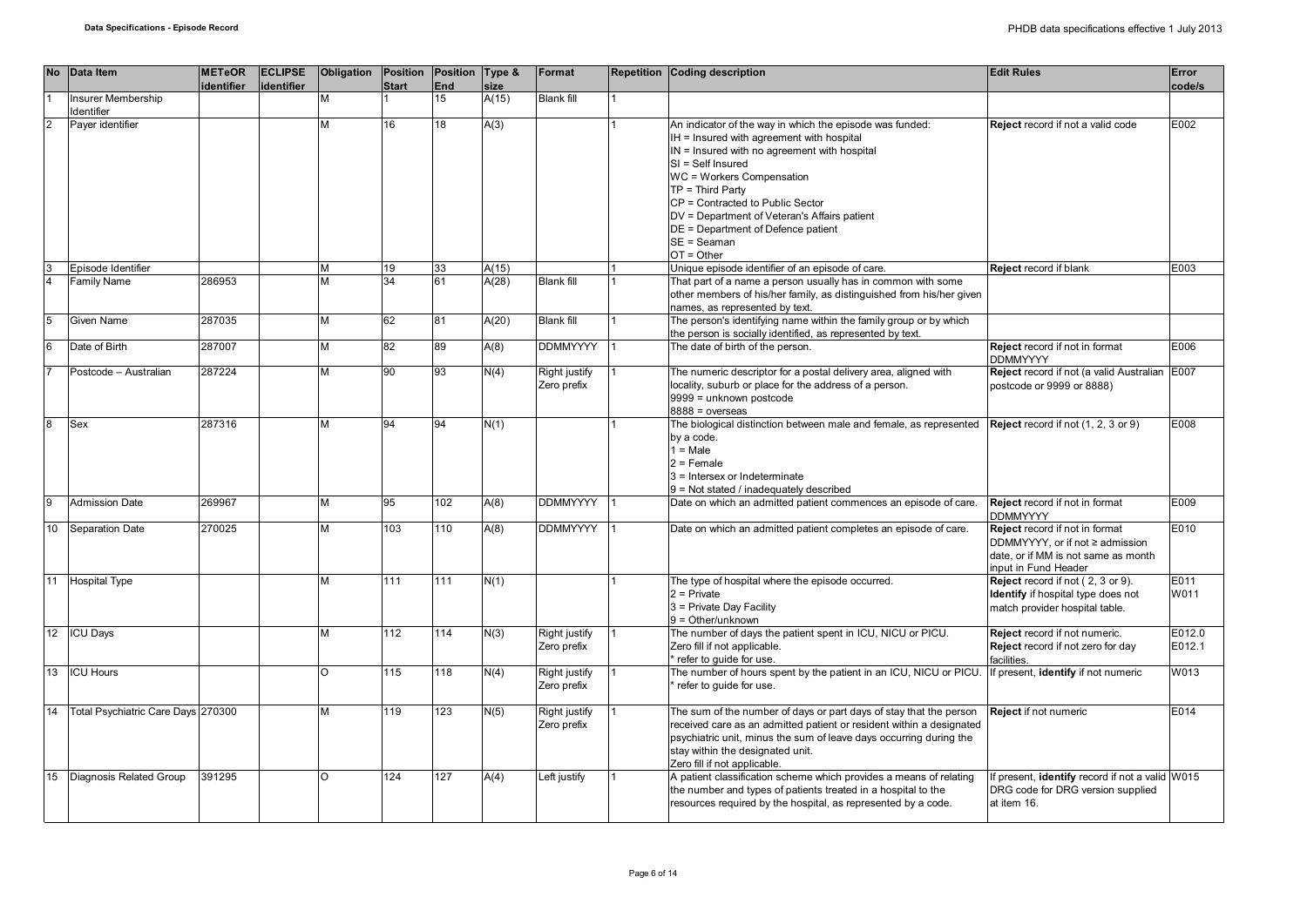|    | No Data Item                                             | <b>METeOR</b><br>identifier | <b>ECLIPSE</b><br>identifier | Obligation | Position Position Type &<br><b>Start</b> | <b>End</b> | size | Format                                                              | Repetition Coding description                                                                                                                                                                                                                                                                                                                                                                                                                                                                                                                                                                                                                                                                                                                                                                                                                                                                                                          | <b>Edit Rules</b>                                                                                                                                 | Error<br>code/s |
|----|----------------------------------------------------------|-----------------------------|------------------------------|------------|------------------------------------------|------------|------|---------------------------------------------------------------------|----------------------------------------------------------------------------------------------------------------------------------------------------------------------------------------------------------------------------------------------------------------------------------------------------------------------------------------------------------------------------------------------------------------------------------------------------------------------------------------------------------------------------------------------------------------------------------------------------------------------------------------------------------------------------------------------------------------------------------------------------------------------------------------------------------------------------------------------------------------------------------------------------------------------------------------|---------------------------------------------------------------------------------------------------------------------------------------------------|-----------------|
| 16 | <b>DRG Version</b>                                       |                             |                              | O          | 128                                      | 129        | A(2) | Left justify                                                        | The version of the DRG classification:<br>$31$ = version $3.1$<br>$32$ = version $3.2$<br>$41$ = version 4.1<br>$42$ = version 4.2<br>$50$ = version $5.0$<br>$51$ = version $5.1$<br>$52$ = version $5.2$<br>$60$ = version $6.0$<br>$6x =$ version $6.x$<br>$70$ = version $7.0$<br>na = version n.a<br>Must be supplied if DRG code provided at item 15.                                                                                                                                                                                                                                                                                                                                                                                                                                                                                                                                                                            | f present, identify record if not a valid W016.0<br>version.<br>Identify if blank and DRG code<br>provided at item 15.                            | W016.1          |
| 17 | <b>Admission Time</b>                                    | 269972                      |                              | м          | 130                                      | 133        | N(4) | hhmm $(24)$<br>hour clock)                                          | Time at which an admitted patient commences an episode of care.<br>Zero fill if not applicable.<br>Mandatory - Same-day patients only.                                                                                                                                                                                                                                                                                                                                                                                                                                                                                                                                                                                                                                                                                                                                                                                                 | Reject record if not a valid time value<br>in format HHMM (HH is in the range<br>00-23 and MM is in the range 00-59)<br>and same-day status is 1. | E017            |
| 18 | Urgency of Admission                                     | 269986                      |                              | м          | 134                                      | 134        | N(1) |                                                                     | Whether the admission has an urgency status assigned and, if so,<br>whether admission occurred on an emergency basis, as represented<br>by a code.<br>1 = Urgency status assigned - Emergency<br>2 = Urgency status assigned - Elective<br>3 = Urgency status not assigned<br>9 = Not known / not reported                                                                                                                                                                                                                                                                                                                                                                                                                                                                                                                                                                                                                             | Reject record if not (1, 2, 3 or 9)                                                                                                               | E018            |
| 19 | Provider Number of<br>Hospital from which<br>transferred |                             |                              | м          | 135                                      | 142        | A(8) | <b>NNNNNNNA</b><br>(uppercase)                                      | The Commonwealth-issued hospital provider number for the hospital Reject if not (a valid 8 character<br>from which a patient has been transferred (Provider number required Commonwealth provider number or<br>only when PHDB item number 21 is reported as: 1- Admitted patient blank)<br>transferred from another hospital)<br>Blank fill if no hospital transfer.                                                                                                                                                                                                                                                                                                                                                                                                                                                                                                                                                                   |                                                                                                                                                   | E019            |
| 20 | Care Type                                                | 270174                      |                              | м          | 143                                      | 145        | N(3) | Left justify two<br>digit codes<br>and follow with<br>a blank space | The overall nature of a clinical service provided to an admitted<br>patient during an episode of care (admitted care), or the type of<br>service provided by the hospital for boarders or posthumous organ<br>procurement (other care), as represented by a code.<br>$10 =$ Acute Care<br>20 = Rehabilitation Care<br>21 = Rehabilitation Care delivered in a designated unit<br>22 = Rehabilitation Care according to a designated program<br>23 = Rehabilitation Care is the principal clinical intent<br>30 = Palliative Care<br>31 = Palliative Care delivered in a designated unit<br>32 = Palliative Care according to a designated program<br>33 = Palliative Care is the principal clinical intent<br>40 = Geriatric evaluation and management<br>50 = Psychogeriatric Care<br>60 = Maintenance Care<br>70 = Newborn Care<br>80 = Other admitted patient care<br>90 = Organ procurement - posthumous<br>100 = Hospital boarder | <b>Reject</b> record if not (10, 20, 21, 22,<br>23, 30, 31, 32, 33, 40, 50, 60, 70, 80,<br>90 or 100)                                             | E020            |
| 21 | Source of Referral                                       |                             |                              | м          | 146                                      | 146        | N(1) |                                                                     | The facility from which the patient was referred.<br>$0 =$ Born in hospital<br>1 = Admitted patient transferred from another hospital<br>2 = Statistical admission - care type change<br>4 = From Accident/Emergency<br>5 = From Community Health service<br>$6$ = From Outpatients department<br>7 = From Nursing Home<br>8 = By outside Medical Practitioner<br>$9 = Other$                                                                                                                                                                                                                                                                                                                                                                                                                                                                                                                                                          | <b>Reject</b> record if not (1, 2, 4, 5, 6, 7, 8 E021<br>or $9)$                                                                                  |                 |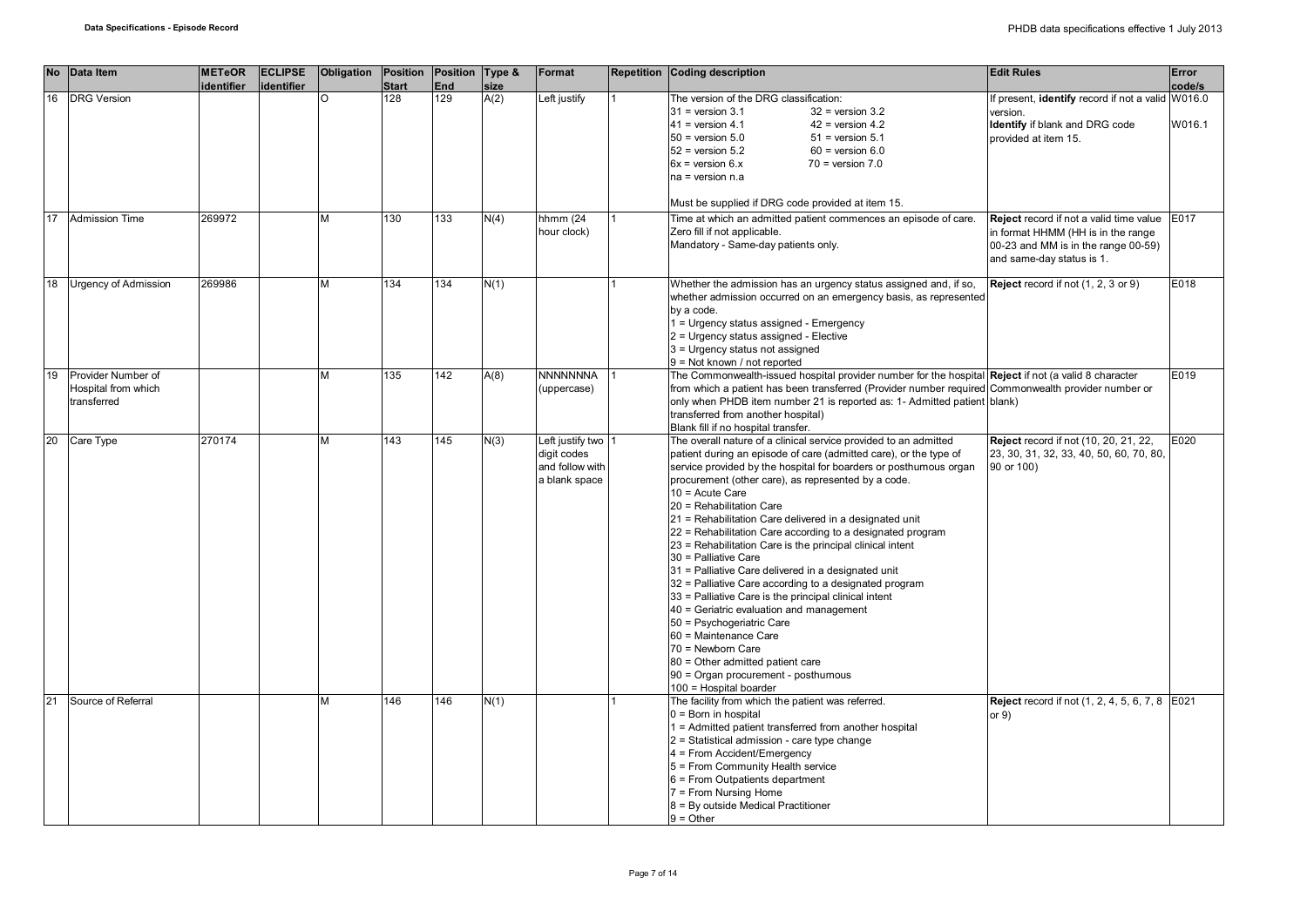|    | No Data Item                                     | <b>METeOR</b><br>identifier | <b>ECLIPSE</b><br>identifier | Obligation | Position<br><b>Start</b> | Position<br>End | Type &<br>size | Format                       | Repetition Coding description                                                                                                                                                                                                                                                                                                                                                                                                                                                                                                                        | <b>Edit Rules</b>                                                                                                     | Error<br>code/s          |
|----|--------------------------------------------------|-----------------------------|------------------------------|------------|--------------------------|-----------------|----------------|------------------------------|------------------------------------------------------------------------------------------------------------------------------------------------------------------------------------------------------------------------------------------------------------------------------------------------------------------------------------------------------------------------------------------------------------------------------------------------------------------------------------------------------------------------------------------------------|-----------------------------------------------------------------------------------------------------------------------|--------------------------|
| 22 | Discharge Intention on                           |                             |                              | $\circ$    | 147                      | 147             | N(1)           |                              | The intended mode of separation at time of admission:                                                                                                                                                                                                                                                                                                                                                                                                                                                                                                | If present, identify if not (1, 2, 3, 4, 5,                                                                           | W022                     |
|    | Admission                                        |                             |                              |            |                          |                 |                |                              | $1 =$ Discharge to an(other) acute hospital<br>$2$ = Discharge to a nursing home<br>3 = Discharge to a psychiatric hospital<br>$4$ = Discharge to palliative care unit/hospice<br>5 = Discharge to other health care accommodation<br>$8 = To pass away$                                                                                                                                                                                                                                                                                             | 8 or 9)                                                                                                               |                          |
| 23 | Inter-hospital contracted<br>patient             | 270409                      |                              | M          | 148                      | 148             | N(1)           |                              | 9 = Discharge to usual residence<br>An episode of care for an admitted patient whose treatment and/or<br>care is provided under an arrangement between a hospital<br>purchaser of hospital care (contracting hospital) and a provider of an<br>admitted service (contracted hospital), and for which the activity is<br>recorded by both hospitals, as represented by a code.<br>1 = Inter-Hospital contracted patient from public sector<br>2 = Inter-Hospital contracted patient from private sector<br>$3$ = Not contracted<br>$9 = Not Reported$ | <b>Reject</b> record if not (1, 2, 3 or 9)                                                                            | E023                     |
| 24 | Mental Health Legal Status 270351                |                             |                              | M          | 149                      | 149             | N(1)           |                              | Whether a person is treated on an involuntary basis under the<br>relevant state or territory mental health legislation, at any time during<br>an episode of admitted patient care, an episode of residential care or<br>treatment of a patient/client by a community based service during a<br>reporting period, as represented by a code.<br>$1 =$ Involuntary patient<br>$2 =$ Voluntary patient<br>3 = Not permitted to be reported under the laws of a State or<br>Territory<br>$8 = Not applicable$                                             | Reject record if not (1, 2, 3 or 8)                                                                                   | E024                     |
| 25 | <b>Palliative Care Status</b>                    |                             |                              | M          | 150                      | 150             | N(1)           |                              | An indicator of whether the episode involved palliative care.<br>1 = Patient required palliative care during episode<br>2 = No palliative care required during episode<br>This item is required because some States do not statistically<br>discharge to palliative care<br>Zero fill if not applicable.<br>*refer to quide for use                                                                                                                                                                                                                  | Identify record if not (1 or 2).                                                                                      | W025                     |
| 26 | Re-admission within 28<br>Days                   |                             |                              | M          | 151                      | 151             | N(1)           |                              | An indicator of the re-admission of a patient to hospital within 28<br>days of previous discharge for treatment of a similar or related<br>condition.<br>1 = Unplanned re-admission and patient previously treated at this<br>hospital<br>2 = Unplanned re-admission and patient previously treated at<br>another hospital<br>3 = Planned re-admission from this or another hospital<br>8 = Not applicable/not known<br>Note: do not include transfers from another hospital as re-<br>admissions                                                    | Reject record if not (1, 2, 3 or 8)                                                                                   | E026                     |
| 27 | <b>Unplanned Theatre Visit</b><br>during Episode |                             |                              | M          | 152                      | 152             | N(1)           |                              | An indicator of whether the patient required a theatre visit which was Reject record if not (1 or 2)<br>not anticipated or planned at the time of admission:<br>1 = Unplanned theatre visit<br>$2$ = No unplanned theatre visit                                                                                                                                                                                                                                                                                                                      |                                                                                                                       | E027                     |
| 28 | Infant weight, neonate,<br>stillborn             | 269938                      |                              | M          | 153                      | 156             | N(4)           | Right justify<br>Zero prefix | The first weight, in grams, of the live-born or stillborn baby obtained<br>after birth, or the weight of the neonate or infant on the date<br>admitted if this is different from the date of birth.<br>Weight on the date the infant is admitted should be recorded if the<br>weight is less than or equal to 9000g and age is less than 365 days.<br>An entry of 0000 means the patient's age >= 365 days or weight<br>was > 9000 grams.<br>* refer to guide for use.                                                                               | Reject record if not numeric.<br>Identify if weight >9000g.<br><b>Identify</b> if weight $> 0$ and age $>365$<br>days | E028<br>W028.0<br>W028.1 |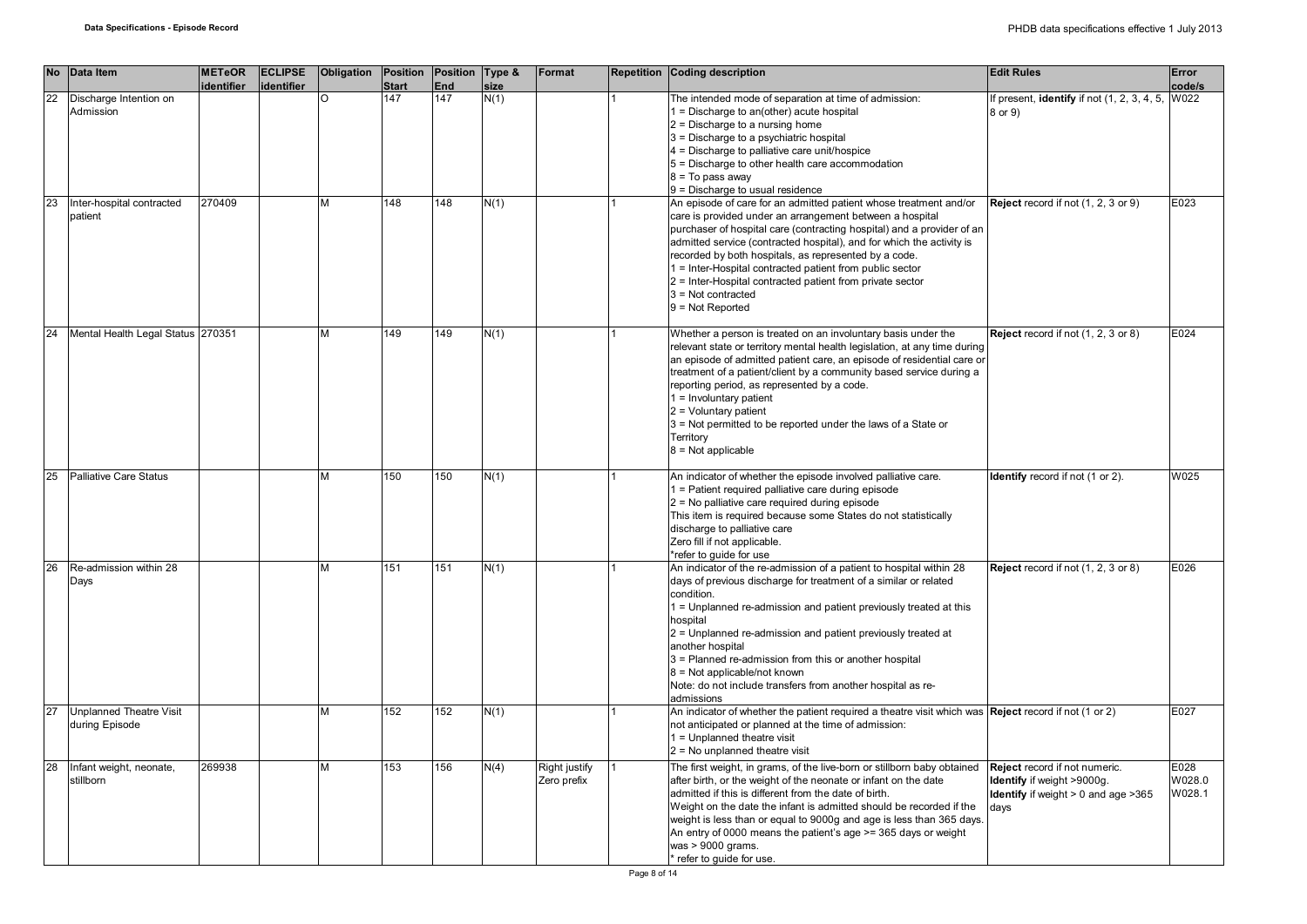| <b>No</b> | Data Item                                              | <b>METeOR</b><br>identifier | <b>ECLIPSE</b><br>identifier | Obligation | Position<br><b>Start</b> | Position Type &<br>End | size | Format                                                                                                  | <b>Repetition Coding description</b>                                                                                                                                                                                                                                                                                                                                                                                                                                                                                                                                                                                                                                                                                                                                                                                 | <b>Edit Rules</b>                                                                                                                                 | Error<br>code/s |
|-----------|--------------------------------------------------------|-----------------------------|------------------------------|------------|--------------------------|------------------------|------|---------------------------------------------------------------------------------------------------------|----------------------------------------------------------------------------------------------------------------------------------------------------------------------------------------------------------------------------------------------------------------------------------------------------------------------------------------------------------------------------------------------------------------------------------------------------------------------------------------------------------------------------------------------------------------------------------------------------------------------------------------------------------------------------------------------------------------------------------------------------------------------------------------------------------------------|---------------------------------------------------------------------------------------------------------------------------------------------------|-----------------|
| 29        | <b>Hours of Mechanical</b><br>Ventilation              |                             |                              | М          | 157                      | 160                    | N(4) | Right justify<br>Zero prefix                                                                            | The total number of hours (rounded) for which the patient received<br>mechanical ventilation in ICU. NICU, PICU or combined ICU/CCU<br>during the episode.<br>Zero fill if not applicable.                                                                                                                                                                                                                                                                                                                                                                                                                                                                                                                                                                                                                           | <b>Reject</b> record if not numeric                                                                                                               | E029            |
| 30        | Mode of Separation                                     | 270094                      |                              | м          | 161                      | 162                    | N(2) | Left justify and 1<br>follow with<br>space<br>(may also<br>submit in old<br>format with<br>zero prefix) | Status at separation of person (discharge/transfer/death) and place<br>to which person is released, as represented by a code.<br>$1 =$ discharge/transfer to an(other) acute hospital<br>2 = discharge/transfer to a residential aged care service, unless this<br>is the usual place of residence<br>3 = discharge/transfer to an(other) psychiatric hospital<br>4 = discharge/transfer to other health care accommodation (includes<br>mothercraft hospitals)<br>$5 =$ statistical discharge— type change<br>$6$ = left against medical advice/discharge at own risk<br>$7$ = statistical discharge from leave<br>$8 =$ died<br>9 = other (includes discharge to usual residence, own<br>accommodation or welfare institution (includes prisons, hostels and<br>group homes providing primarily welfare services)) | <b>Reject</b> record if not (01, 02, 03, 04,<br>05, 06, 07, 08, 09 or 1, 2, 3, 4, 5, 6,<br>7, 8 or 9).                                            | E030            |
| 31        | Separation Time                                        | 270026                      |                              |            | 163                      | 166                    | N(4) | hhmm (24<br>hour clock)                                                                                 | Time at which an admitted patient completes an episode of care.<br>Mandatory - Same-day patients only.                                                                                                                                                                                                                                                                                                                                                                                                                                                                                                                                                                                                                                                                                                               | Reject record if not a valid time value<br>in format HHMM (HH is in the range<br>00-23 and MM is in the range 00-59)<br>and same-day status is 1. | E031            |
| 32        | <b>Total Leave Days</b>                                | 270251                      |                              | м          | 167                      | 170                    | N(4) | Right justify<br>Zero prefix                                                                            | Sum of the length of leave (date returned from leave minus date<br>went on leave) for all periods within the hospital stay.<br>Zero fill if not applicable.                                                                                                                                                                                                                                                                                                                                                                                                                                                                                                                                                                                                                                                          | Reject record if not numeric                                                                                                                      | E032            |
| 33        | Provider Number of<br>Hospital to which<br>transferred |                             |                              | м          | 171                      | 178                    | A(8) | <b>NNNNNNNA</b><br>(uppercase)                                                                          | The Commonwealth-issued hospital provider number for the hospital Reject if not (a valid 8 character<br>to which a patient has been transferred (Provider number required<br>only when PHDB item number 30 is reported as:<br>1 = Discharge/transfer to an(other) acute hospital, or<br>3 = Discharge/transfer to a(nother) psychiatric hospital or<br>4 = Discharge/transfer to another health care accommodation<br>(includes mothercraft hospitals)).<br>Blank fill if no hospital transfer.                                                                                                                                                                                                                                                                                                                      | Commonwealth provider number or<br>blank)                                                                                                         | E033            |
| 34        | Non-Certified Days of Stay                             |                             |                              | м          | 179                      | 182                    | N(4) | Right justify<br>Zero prefix                                                                            | The number of days spent in the hospital, without certification, that<br>exceeded 35 days.<br>Zero fill if not applicable.                                                                                                                                                                                                                                                                                                                                                                                                                                                                                                                                                                                                                                                                                           | Reject record if not numeric.                                                                                                                     | E034            |
| 35        | Number of days of hospital- 270305<br>in-the-home care |                             |                              | м          | 183                      | 186                    | N(4) | Right justify<br>Zero prefix                                                                            | The number of hospital-in-the-home days occurring within an<br>episode of care for an admitted patient.<br>Calculate with reference to the date of admission, date of separation, date - HITH Commencement Date)<br>leave days and any date(s) of change between hospital and hospital-<br>in-the-home accommodation.<br>Zero fill if not applicable.<br>refer to definitions.                                                                                                                                                                                                                                                                                                                                                                                                                                       | Reject record if not numeric.<br><b>Identify</b> if item not = (HITH Completed W035                                                               | E035            |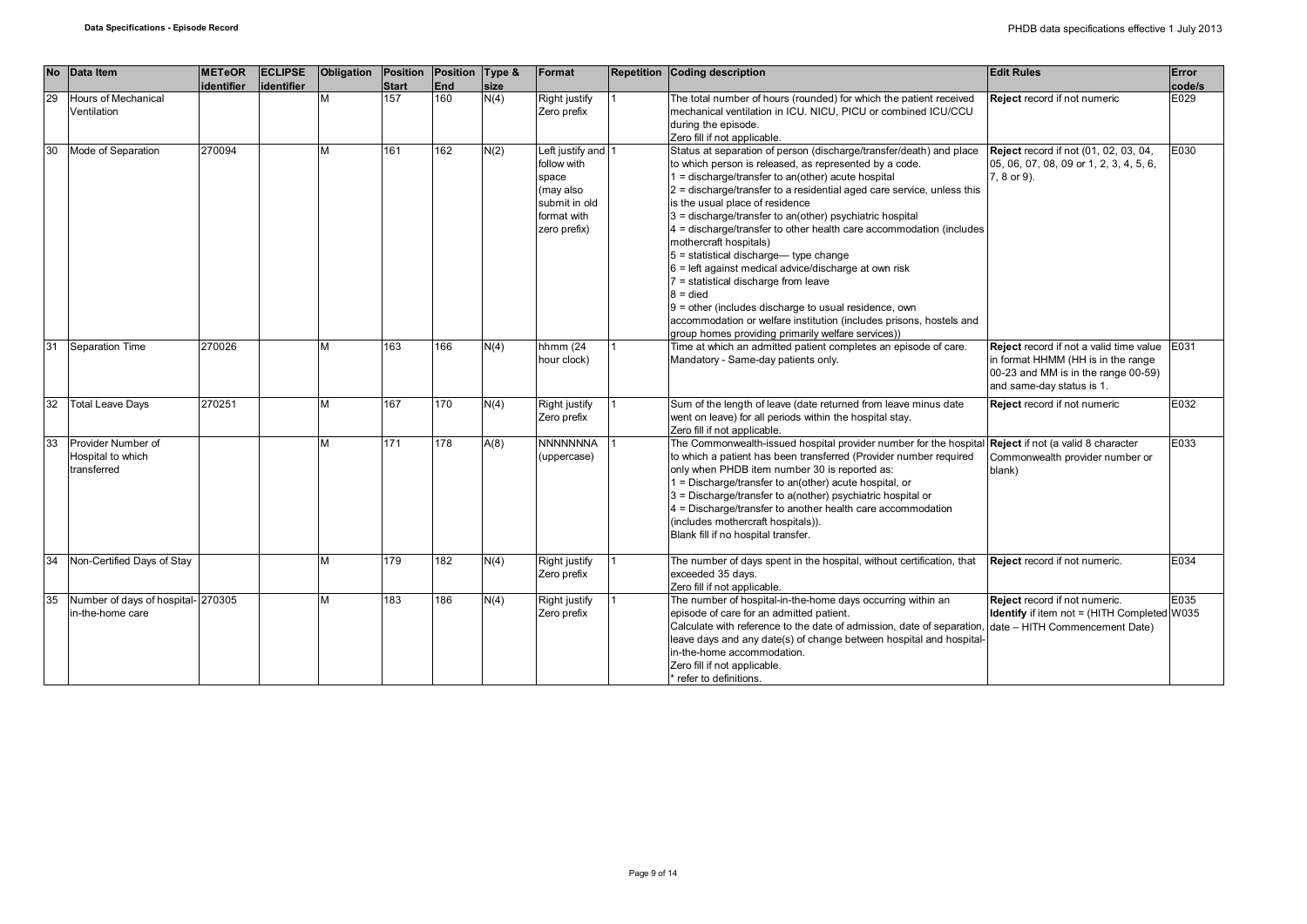| <b>No</b> | Data Item                   | <b>METeOR</b><br>identifier | <b>ECLIPSE</b><br><b>identifier</b> | Obligation | Position<br><b>Start</b> | Position Type &<br>End | size | Format                                                                          |    | Repetition Coding description                                                                                                                                                                                                                                                                                                                                                                                                                                                                                                                                                                                                                                                                                                                                                                                                                                                                                                                                                                                                                                                                                                                                                                                                                                                                                                                                                                          | <b>Edit Rules</b>                                                                                                                                                                                                                                                                           | Error<br>code/s  |
|-----------|-----------------------------|-----------------------------|-------------------------------------|------------|--------------------------|------------------------|------|---------------------------------------------------------------------------------|----|--------------------------------------------------------------------------------------------------------------------------------------------------------------------------------------------------------------------------------------------------------------------------------------------------------------------------------------------------------------------------------------------------------------------------------------------------------------------------------------------------------------------------------------------------------------------------------------------------------------------------------------------------------------------------------------------------------------------------------------------------------------------------------------------------------------------------------------------------------------------------------------------------------------------------------------------------------------------------------------------------------------------------------------------------------------------------------------------------------------------------------------------------------------------------------------------------------------------------------------------------------------------------------------------------------------------------------------------------------------------------------------------------------|---------------------------------------------------------------------------------------------------------------------------------------------------------------------------------------------------------------------------------------------------------------------------------------------|------------------|
| 36        | Principal Diagnosis         | 391326                      |                                     | М          | 187                      | 192                    | A(6) | <b>NANNNN</b><br>Left justify<br>Strip hyphen,<br>dots &<br>morphology<br>codes |    | Each entry should consist of:<br>one (1) digit that represents the Condition Onset Flag code<br>- five (5) alphanumeric characters that represent the principal<br>diagnosis code<br>Condition Onset Flag - A qualifier for each coded diagnosis to<br>indicate the onset of the condition relative to the beginning of the<br>episode of care, as represented by a code.<br>1 = condition with onset during the episode of admitted patient care<br>$2$ = condition not noted as arising during the episode of admitted<br>patient care<br>$9 = not reported$<br>Note:<br>All patients should report a condition onset flag code of 2 for the<br>principal diagnosis, with the exception of newborns. Newborns in<br>their admitted birth episode within the hospital may report a<br>condition onset flag code of 1 or 2 for the principal diagnosis.<br>Newborn episodes can be identified by ICD-10-AM Code Z38.x in<br>the principal or additional diagnosis code field.<br>Principal Diagnosis - The diagnosis established after study to be<br>chiefly responsible for occasioning an episode of admitted patient<br>care, an episode of residential care or an attendance at the health<br>care establishment, as represented by a code.<br>The principal diagnosis should be reported in the most current<br>version of ICD-10-AM and selected according to the National Coding<br>Standards. | Reject record if not a vaild ICD-10-AM E036<br>principal diagnosis code<br><b>Identify</b> if Care Type = $(20, 21, 22)$ or<br>23) and not Z50.?<br><b>Identify</b> if Care Type = 60 and not<br>(Z74.2 or Z75.?).<br><b>Identify</b> if condition onset flag = 1 and $W036.3$<br>not Z38.? | W036.1<br>W036.2 |
| 37        | <b>Additional Diagnosis</b> | 391322                      |                                     | м          | 193                      | 486                    | A(6) | <b>NANNNN</b><br>Left justify<br>Strip hyphen,<br>dots &<br>morphology<br>codes | 49 | Each entry should consist of:<br>one (1) digit that represents the Condition Onset Flag code<br>five (5) alphanumeric characters that represent the additional<br>diagnosis code<br>Condition Onset Flag - A qualifier for each coded diagnosis to<br>indicate the onset of the condition relative to the beginning of the<br>episode of care, as represented by a code.<br>1 = condition with onset during the episode of admitted patient care<br>$2$ = condition not noted as arising during the episode of admitted<br>patient care<br>$9 = not reported$<br>Additional diagnosis - A condition or complaint either coexisting with<br>the principal diagnosis or arising during the episode of admitted<br>patient care, episode of residential care or attendance at a health<br>care establishment, as represented by a code.<br>Blank means no additional diagnosis codes (or not 49 repetitions).                                                                                                                                                                                                                                                                                                                                                                                                                                                                                             | Reject if not (a valid ICD-10-AM code E037<br>or blank)<br>Identify if the same as 'Principal<br>Diagnosis Code'                                                                                                                                                                            | W037             |
| 38        | Procedure                   | 391349                      |                                     | М          | 487                      | 836                    | A(7) | <b>NNNNNNN</b><br>Left justify<br>Strip hyphen                                  | 50 | A clinical intervention represented by a code that:<br>· is surgical in nature, and/or<br>· carries a procedural risk, and/or<br>carries an anaesthetic risk, and/or<br>· requires specialised training, and/or<br>· requires special facilities or equipment only available in an acute<br>care setting.<br>Blank means no ICD-10-AM procedure codes (or not 50 repetitions).                                                                                                                                                                                                                                                                                                                                                                                                                                                                                                                                                                                                                                                                                                                                                                                                                                                                                                                                                                                                                         | Reject if not (a valid ICD-10-AM code E038<br>or blank)                                                                                                                                                                                                                                     |                  |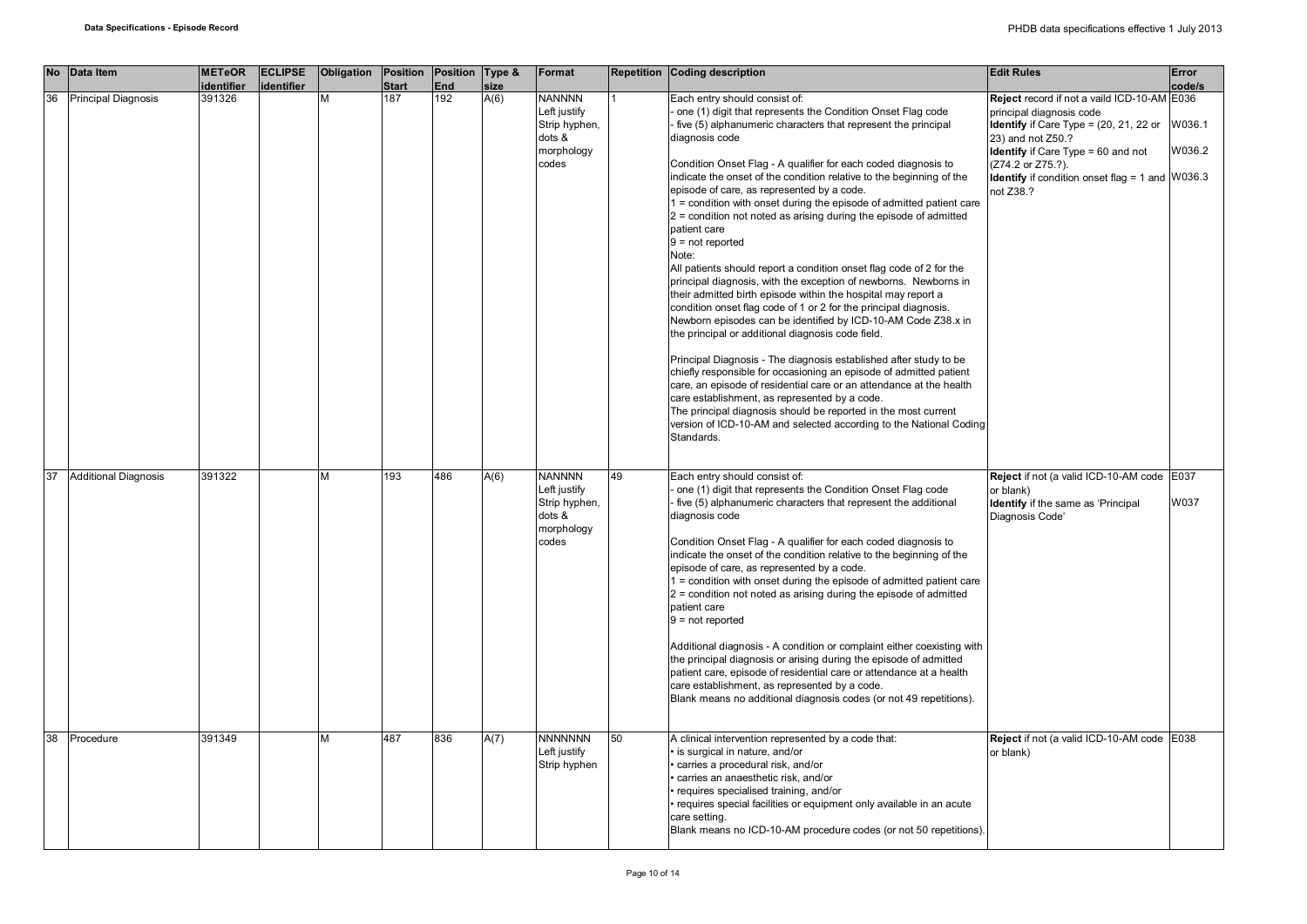| <b>No</b> | Data Item                            | <b>METeOR</b> | <b>ECLIPSE</b> | Obligation | Position     | Position Type & |       | Format                                                                             |   | <b>Repetition Coding description</b>                                                                                                                                                                                                                                                                                                                                                                                                                                            | <b>Edit Rules</b>                                                                                                                                | Error                      |
|-----------|--------------------------------------|---------------|----------------|------------|--------------|-----------------|-------|------------------------------------------------------------------------------------|---|---------------------------------------------------------------------------------------------------------------------------------------------------------------------------------------------------------------------------------------------------------------------------------------------------------------------------------------------------------------------------------------------------------------------------------------------------------------------------------|--------------------------------------------------------------------------------------------------------------------------------------------------|----------------------------|
|           |                                      | identifier    | identifier     |            | <b>Start</b> | <b>End</b>      | size  |                                                                                    |   |                                                                                                                                                                                                                                                                                                                                                                                                                                                                                 |                                                                                                                                                  | code/s                     |
| 39        | Same-day Status                      |               |                | М          | 837          | 837             | N(1)  |                                                                                    |   | An indicator of whether the patient was admitted to the facility for an <b>Reject</b> record if not $(0, 1 \text{ or } 2)$<br>overnight stay.<br>$0$ = patient with a valid arrangement allowing overnight stay for<br>procedure normally performed on a same-day basis.<br>$1 = same-day patient$                                                                                                                                                                              |                                                                                                                                                  | E039                       |
| 40        | Principal MBS Item<br>Number         |               |                | M          | 838          | 851             | A(14) | Left justify                                                                       |   | $2$ = overnight patient (other than type 0 above)<br>A valid Medical Benefits Schedule item according to the relevant<br>MBS Schedule valid for the MBS date (Item 41).<br>Blank means there was no applicable MBS item.                                                                                                                                                                                                                                                        | If present, reject record if not a valid<br>MBS item from the relevant MBS<br>Schedule valid for the service date<br>$($ ltem 41)                | E040                       |
| 41        | <b>Principal MBS Date</b>            |               |                | M          | 852          | 859             | A(8)  | <b>DDMMYYYY</b>                                                                    |   | The date on which;<br>i) the principal MBS (item 40) was carried out<br>or<br>ii) (if item 40 is blank), the first Miscellaneous Service Code (item 53) admission date or after discharge date<br>was carried out.<br>Mandatory where item 40 populated.                                                                                                                                                                                                                        | If present, reject record if not in<br>format DDMMYYYY.<br>Reject record if date is before<br>Reject record if blank and item 40 is<br>populated | E041.0<br>E041.1<br>E041.2 |
| 42        | Minutes of operating<br>theatre time | 270350        |                | M          | 860          | 863             | N(4)  |                                                                                    |   | *refer to guide for use<br>Total time, in minutes, spent by a patient in operating theatres<br>during current episode of hospitalisation.<br>Must be filled with 0000 if no time spent in operating theatre.<br>Should be populated if surgical ADA code provided in Miscellaneous 53 is populated<br>Service Code field (item 53).<br>Blank means there was no applicable MBS Item or ADA code.<br>Mandatory where item 40 or item 53 is populated.<br>*refer to guide for use | If present, reject record if not<br>numeric.<br>Identify if blank and item 40 or item                                                            | E042<br>W042               |
| 43        | Secondary MBS Item<br>numbers        |               |                | M          | 864          | 989             | A(14) | Left justify                                                                       | 9 | Additional MBS item numbers are all MBS items performed in<br>theatre/procedure room/angiography suite, which are not the<br>principal MBS code.<br>Blank means that there was no additional item or code (or not 9<br>repetitions).<br>*refer to guide for use                                                                                                                                                                                                                 | Reject record if not (a valid MBS item E043<br>number from the relevant MBS<br>Schedule(s) current during the<br>episode or blank)               |                            |
| 44        | Accommodation Charge                 |               |                | M          | 990          | 998             | N(9)  | <b>Right justify</b><br>Zero prefix<br>\$\$\$\$\$\$\$cc<br>(omit decimal<br>point) |   | The gross amount charged for accommodation (include ex-gratia<br>and patient portion accommodation charges).<br>Zero fill if no amount charged.<br>*refer to quide for use                                                                                                                                                                                                                                                                                                      | Reject record if not numeric                                                                                                                     | E044                       |
| 45        | Theatre Charge                       |               |                | M          | 999          | 1007            | N(9)  | Right justify<br>Zero prefix<br>\$\$\$\$\$\$\$cc<br>(omit decimal<br>point)        |   | The gross amount charged for a theatre/procedure room/<br>angiography suite (include ex-gratia and patient portion theatre<br>charges).<br>Zero fill if no amount charged.<br>*refer to quide for use                                                                                                                                                                                                                                                                           | Reject record if not numeric                                                                                                                     | E045                       |
| 46        | Labour Ward Charge                   |               |                | M          | 1008         | 1016            | N(9)  | Right justify<br>Zero prefix<br><b>\$\$\$\$\$\$\$cc</b><br>(omit decimal<br>point) |   | The gross amount charged for labour ward (include ex-gratia and<br>patient portion labour ward charges).<br>Zero fill if no amount charged.                                                                                                                                                                                                                                                                                                                                     | <b>Reject</b> record if not numeric                                                                                                              | E046                       |
| 47        | Intensive Care Unit Charge           |               |                | M          | 1017         | 1025            | N(9)  | Right justify<br>Zero prefix<br><b>\$\$\$\$\$\$\$cc</b><br>(omit decimal<br>point) |   | The gross amount charged for ICU (include ex-gratia and patient<br>portion ICU charges).<br>Zero fill if no amount charged.<br>*refer to quide for use                                                                                                                                                                                                                                                                                                                          | Reject record if not numeric                                                                                                                     | E047                       |
| 48        | Prosthesis Charge                    |               |                | M          | 1026         | 1034            | N(9)  | Right justify<br>Zero prefix<br><b>\$\$\$\$\$\$\$cc</b><br>(omit decimal<br>point) |   | The gross maximum amount charged for prosthesis (include ex-<br>gratia prosthesis charges, handling fee and patient portion),<br>Zero fill if no amount charged.                                                                                                                                                                                                                                                                                                                | Reject record if not numeric                                                                                                                     | E048                       |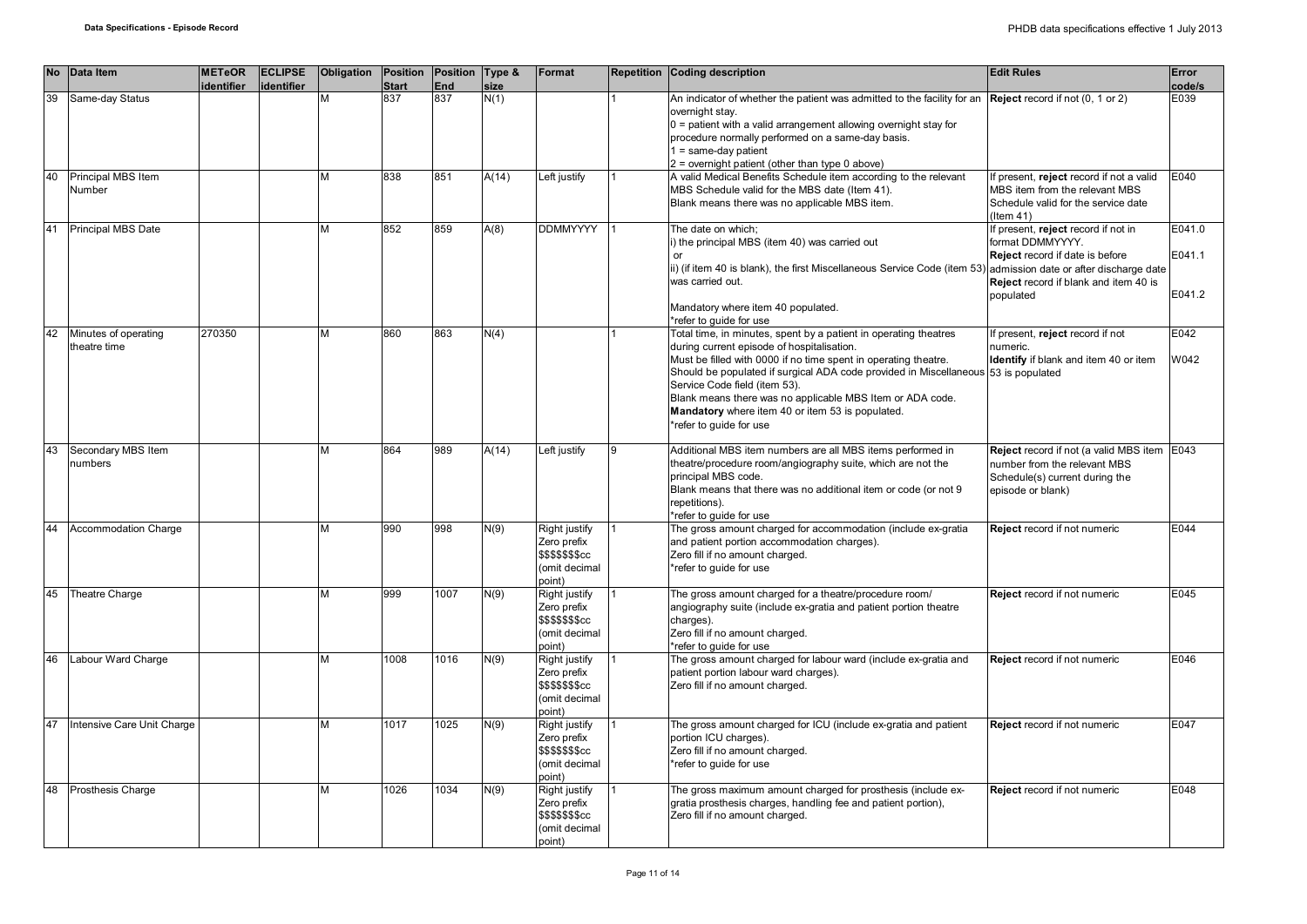|    | No Data Item                             | <b>METeOR</b><br>identifier | <b>ECLIPSE</b><br>identifier | Obligation | <b>Position</b><br><b>Start</b> | Position Type &<br>End | size  | Format                                                                             |    | Repetition Coding description                                                                                                                                                                                                                                                        | <b>Edit Rules</b>                                                                             | Error<br>code/s  |
|----|------------------------------------------|-----------------------------|------------------------------|------------|---------------------------------|------------------------|-------|------------------------------------------------------------------------------------|----|--------------------------------------------------------------------------------------------------------------------------------------------------------------------------------------------------------------------------------------------------------------------------------------|-----------------------------------------------------------------------------------------------|------------------|
| 49 | <b>Pharmacy Charge</b>                   |                             |                              | М          | 1035                            | 1043                   | N(9)  | Right justify<br>Zero prefix<br>\$\$\$\$\$\$\$cc<br>(omit decimal<br>point)        |    | The gross charge raised for pharmacy (include ex-gratia and patient Reject record if not numeric<br>portion pharmacy charges, exclude discharge medications).<br>Zero fill if no amount charged.                                                                                     |                                                                                               | E049             |
| 50 | <b>Other Charges</b>                     |                             |                              | м          | 1044                            | 1052                   | N(9)  | Right justify<br>Zero prefix<br>\$\$\$\$\$\$\$cc<br>(omit decimal<br>point)        |    | The gross charge raised for any chargeable item which cannot be<br>specifically categorised elsewhere (exclude ex-gratia charges,<br>television, phone calls, extra meals, FED, reversals or journal<br>adjustments).<br>Zero fill if no amount charged.<br>* refer to guide for use | <b>Reject</b> record if not numeric                                                           | E050             |
| 51 | <b>Bundled Charges</b>                   |                             |                              | м          | 1053                            | 1061                   | N(9)  | Right justify<br>Zero prefix<br><b>\$\$\$\$\$\$\$cc</b><br>(omit decimal<br>point) |    | The gross bundled charge raised (include ex-gratia and patient<br>portion bundled charges).<br>Zero fill if no amount charged.<br>*refer to quide for use                                                                                                                            | <b>Reject</b> record if not numeric                                                           | E051             |
| 52 | <b>Medical Record Number</b>             |                             |                              | М          | 1062                            | 1081                   | A(20) | Left justify                                                                       |    | The Medical Record Number (or unit record number) that uniquely<br>identifies the patient, regardless of the number of admissions they<br>have had to the facility.                                                                                                                  | <b>Reject</b> record if blank                                                                 | E052             |
| 53 | Miscellaneous Service<br>Codes           |                             |                              | М          | 1082                            | 1191                   | A(11) | Left justify                                                                       | 10 | Any miscellaneous service codes (i.e. non MBS items or Australian<br>Dental Association codes) used for billing.<br>Up to 10 codes may be entered.<br>Blank means that there were no miscellaneous service codes or not<br>10 repetitions.                                           |                                                                                               |                  |
| 54 | Hospital-in-the-home care<br>Charges     |                             |                              | м          | 1192                            | 1200                   | N(9)  | Right justify<br>Zero prefix<br><b>\$\$\$\$\$\$\$cc</b><br>(omit decimal<br>point) |    | The gross charge raised for hospital-in-the-home care service<br>(include ex-gratia and HITH patient portion charges).<br>Zero fill if no amount charged.                                                                                                                            | Reject record if not numeric                                                                  | E054             |
| 55 | Special Care Nursery<br>Charges          |                             |                              | М          | 1201                            | 1209                   | N(9)  | Right justify<br>Zero prefix<br><b>\$\$\$\$\$\$\$cc</b><br>(omit decimal<br>(point |    | The gross charges raised for SCN (include ex-gratia and patient<br>portion SCN charges, exclude NICU charges).<br>Zero fill if no amount charged.<br>*refer to quide for use                                                                                                         | Reject record if not numeric                                                                  | E055             |
| 56 | Coronary Care Unit<br>Charges            |                             |                              | м          | 1210                            | 1218                   | N(9)  | Right justify<br>Zero prefix<br><b>\$\$\$\$\$\$\$cc</b><br>(omit decimal<br>point) |    | The gross charge raised for CCU (include ex-gratia and patient<br>portion CCU charges).<br>Zero fill if no amount charged.<br>*refer to quide for use                                                                                                                                | Reject record if not numeric                                                                  | E056             |
| 57 | Special Care Nursery hours               |                             |                              | O          | 1219                            | 1222                   | N(4)  | Right justify<br>Zero prefix                                                       |    | The number of hours the patient spent in a SCN.<br>Zero fill if not applicable.<br>*refer to guide for use                                                                                                                                                                           | If present, identify record if not<br>numeric                                                 | W057             |
| 58 | Coronary Care Unit hours                 |                             |                              | O          | 1223                            | 1226                   | N(4)  | Right justify<br>Zero prefix                                                       |    | The number of hours the patient spent in a CCU.<br>Zero fill if not applicable.<br>*refer to guide for use                                                                                                                                                                           | If present, identify record if not<br>numeric                                                 | W058             |
| 59 | Special Care Nursery days                |                             |                              | М          | 1227                            | 1229                   | N(3)  | Right justify<br>Zero prefix                                                       |    | The number of days the patient spent in a SCN.<br>Zero fill if not applicable.<br>*refer to guide for use                                                                                                                                                                            | Reject record if not numeric.<br>Reject record if not zero for day<br>facilities              | E059.0<br>E059.1 |
| 60 | Coronary Care Unit days                  |                             |                              | М          | 1230                            | 1232                   | N(3)  | Right justify<br>Zero prefix                                                       |    | The number of days the patient spent in a CCU.<br>Zero fill if not applicable.<br>refer to quide for use                                                                                                                                                                             | Reject record if not numeric.<br>Reject record if not zero for day<br>facilities              | E060.0<br>E060.1 |
| 61 | Number of Qualified Days<br>for Newborns | 270033                      |                              | м          | 1233                            | 1237                   | N(5)  | Right justify<br>Zero prefix                                                       |    | The number of qualified newborn days occurring within a newborn<br>episode of care.<br>Zero fill if not applicable.<br>*refer to guide for use                                                                                                                                       | Reject record if not numeric.<br>Identify record if >0000 and (care<br>type not newborn care) | E061<br>W061     |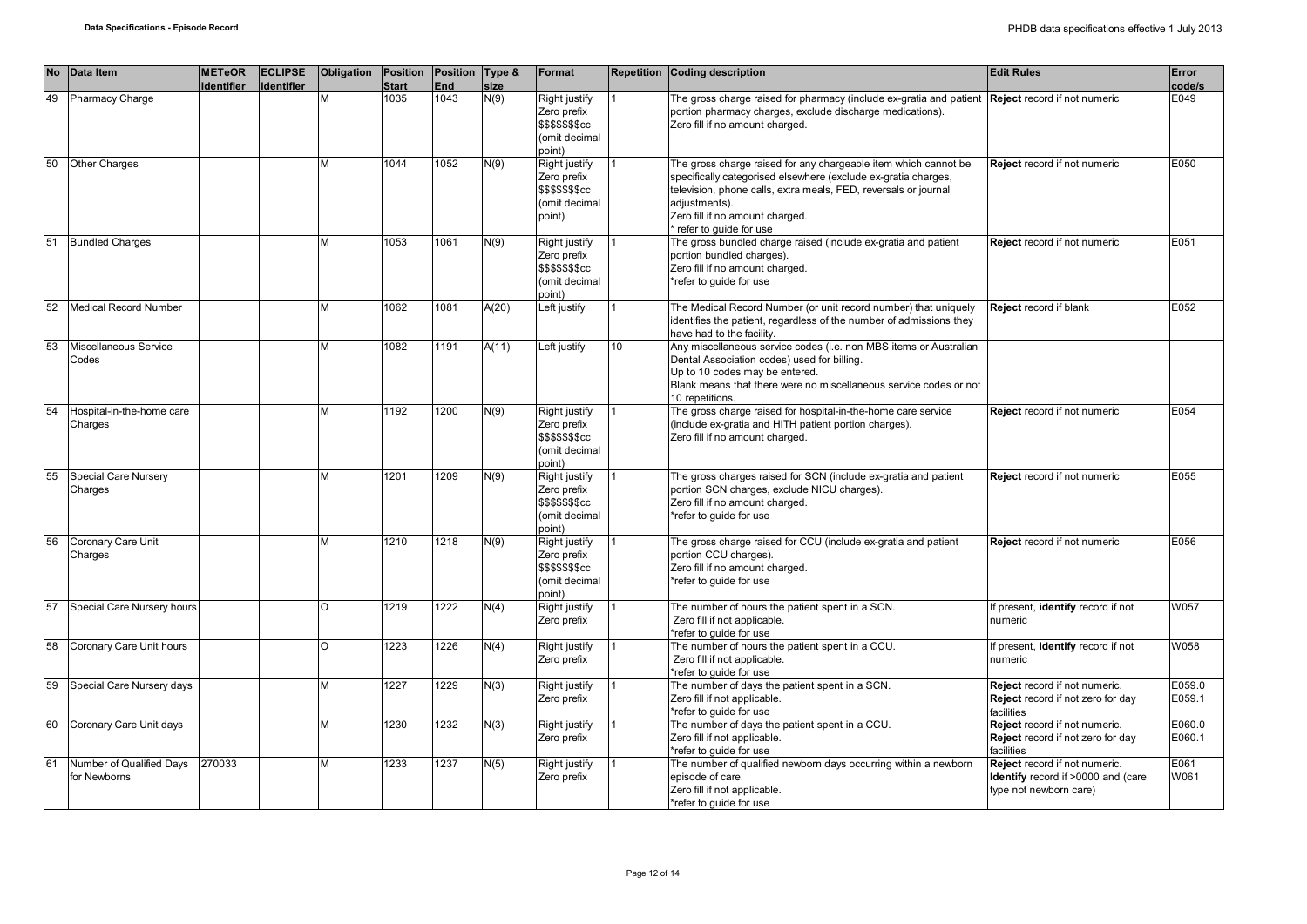|    | No Data Item              | <b>IMETeOR</b> | <b>ECLIPSE</b> | Obligation | Position     | Position Type & |             | Format               | <b>Repetition Coding description</b>                                                                             | <b>Edit Rules</b>                                    | Error  |
|----|---------------------------|----------------|----------------|------------|--------------|-----------------|-------------|----------------------|------------------------------------------------------------------------------------------------------------------|------------------------------------------------------|--------|
|    |                           | lidentifier    | lidentifier    |            | <b>Start</b> | <b>IEnd</b>     | <b>Size</b> |                      |                                                                                                                  |                                                      | code/s |
| 62 | Hospital-in-the-home care |                |                |            | 1238         | 1245            | A(8)        | <b>DDMMYYYY</b>      | Date on which an admitted patient commences an episode of                                                        | Reject record if item 54 is populated                | E062.0 |
|    | Commencement Date         |                |                |            |              |                 |             |                      | hospital-in-the-home care services.                                                                              | land item is blank or not in format                  |        |
|    |                           |                |                |            |              |                 |             |                      | Conditional item if HITH charge (item 54) > 0                                                                    | DDMMYYYY.                                            |        |
|    |                           |                |                |            |              |                 |             |                      | Blank fill if not applicable.                                                                                    | Reject record if commencement date E062.1            |        |
|    |                           |                |                |            |              |                 |             |                      |                                                                                                                  | > HITH completed date.                               |        |
| 63 | Hospital-in-the-home care |                |                |            | 1246         | 1253            | A(8)        | <b>DDMMYYYY</b>      | Date on which an admitted patient completes an episode of hospital- <b>Reject</b> record if item 54 is populated |                                                      | E063.0 |
|    | Completed Date            |                |                |            |              |                 |             |                      | in-the-home care services.                                                                                       | land item is blank or not in format                  |        |
|    |                           |                |                |            |              |                 |             |                      | Conditional item if HITH charge (item 54) > 0.                                                                   | DDMMYYYY.                                            |        |
|    |                           |                |                |            |              |                 |             |                      | Blank fill if not applicable.                                                                                    | Reject record if completed date <                    | E063.1 |
|    |                           |                |                |            |              |                 |             |                      |                                                                                                                  | <b>HITH</b> commencement date.                       |        |
| 64 | Palliative Care Days      |                |                |            | 1254         | 1257            | N(4)        | <b>Right justify</b> | The number of days a patient received palliative care during an                                                  | Reject record if not numeric.                        | E065   |
|    |                           |                |                |            |              |                 |             | Zero prefix          | episode.                                                                                                         | <b>Identify</b> record if 0 and palliative care W065 |        |
|    |                           |                |                |            |              |                 |             |                      | Where the entire episode is Palliative, provide the total length of stay status (item $25$ ) = 1                 |                                                      |        |
|    |                           |                |                |            |              |                 |             |                      | in days.                                                                                                         |                                                      |        |
|    |                           |                |                |            |              |                 |             |                      | Zero fill if not applicable.                                                                                     |                                                      |        |
|    |                           |                |                |            |              |                 |             |                      | *refer to quide for use                                                                                          |                                                      |        |

**Total record length = 1257**